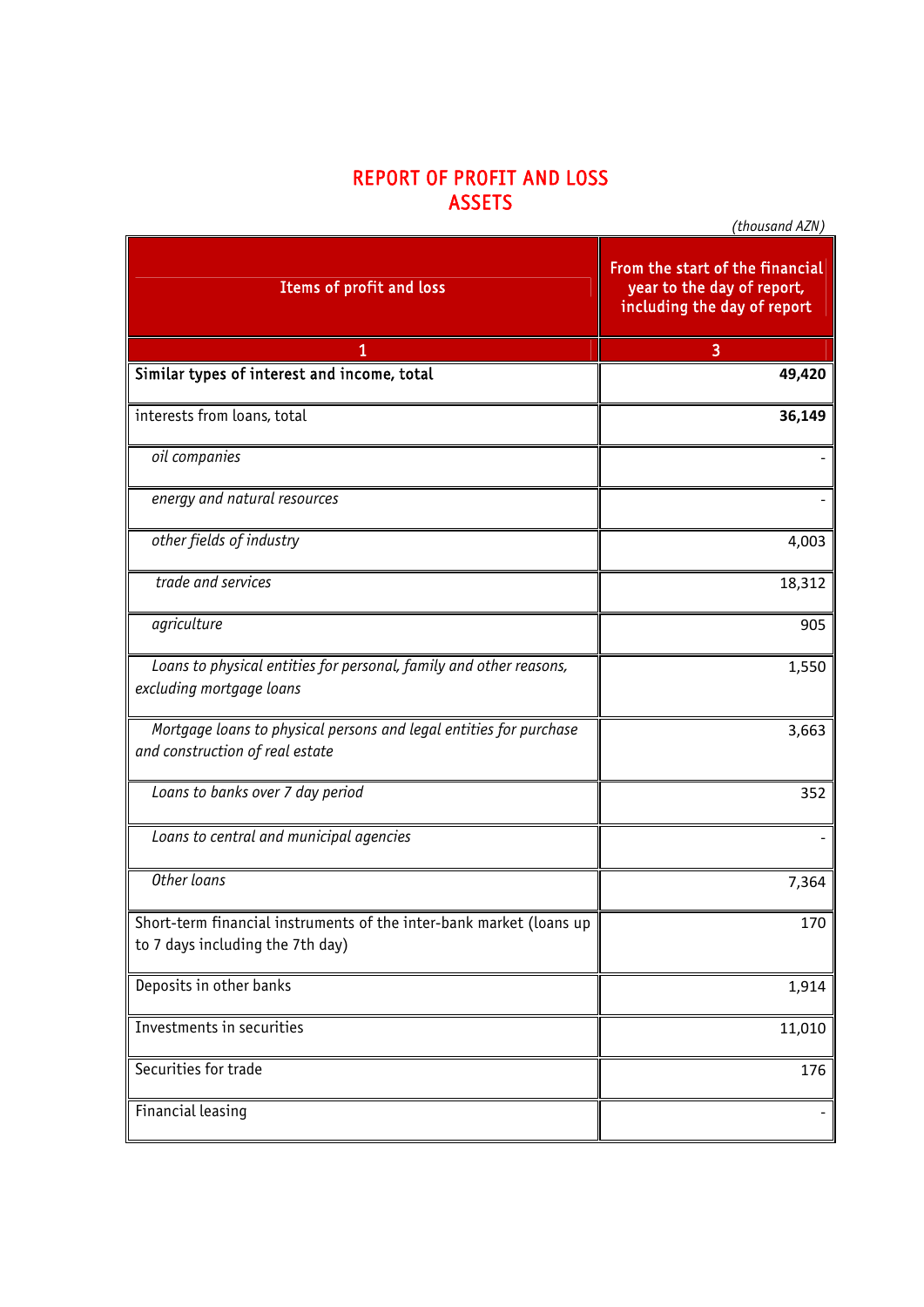| Interests and associated costs, total                                                                          | 14,636 |
|----------------------------------------------------------------------------------------------------------------|--------|
| Deposit interests, total                                                                                       | 11,256 |
| Demand deposits of legal entities (including all current and check<br>accounts)                                | 277    |
| Demand deposits of physical persons                                                                            | 37     |
| Time deposits of legal entities and physical persons                                                           | 10,943 |
| Loans of the Central Bank                                                                                      | 516    |
| Short-term financial instruments of the inter-bank market (loans up<br>to 7 days including the 7th day)        |        |
| Deposits of banks                                                                                              | 789    |
| Loans to banks over 7 day period                                                                               | 1,213  |
| Loans obtained from international financial institution including<br>the loans of other financial institutions | 313    |
| Deposits and loans of central and municipal agencies                                                           | 121    |
| Mortgage loans received by the bank                                                                            |        |
| Subordination and similar debts liabilities issued by the bank                                                 |        |
| Other costs associated with the interests                                                                      | 428    |
| Net profit from the interest                                                                                   | 34,783 |
| Non-interest income, total                                                                                     | 9,716  |
| Commission income from accounts services                                                                       | 2,090  |
| Net profit from currency operations including the exchange rate                                                | 3,814  |
| Commission income from other types of service                                                                  | 2,226  |
| Other types of non-interest income                                                                             | 1,587  |
| 5. Non-interest costs, total                                                                                   | 17,857 |
| Salary and other types of compensation, total                                                                  | 6,098  |